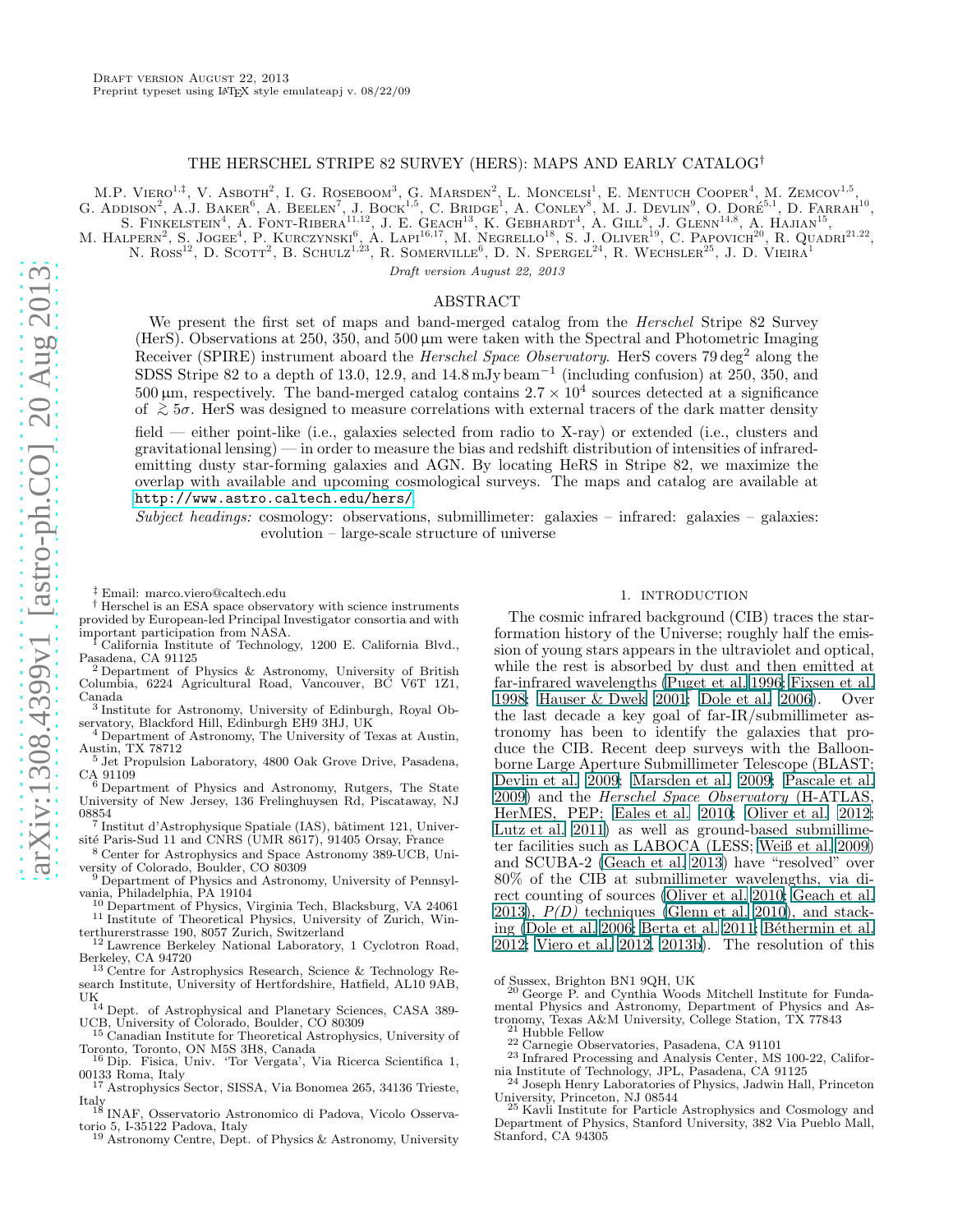

<span id="page-1-0"></span>Figure 1. Three-color image of the HerS field with 250, 350, and 500 µm as blue, green, and red, respectively. Note that 250 and 350 µm maps were convolved so that all three maps have the same angular resolution. Left Panel: A high-redshift candidate "red peaker", with  $S_{250} < S_{350} < S_{500}$ , such that its SED suggests it lies somewhere between z of 3 and 7. Center Panel: A foreground cloud of Galactic cirrus (see § [5\)](#page-5-0), with column densities reaching  $N_H \sim 4.5 \times 10^{21}$  cm<sup>-2</sup>. Right Panel: A typical 1° × 1° "blank field", which contains mostly dusty star-forming galaxies at intermediate to high redshifts.

large fraction of the CIB into individual sources makes it clear that the CIB, at least near to its peak at  $\sim$  $200 \,\mu \text{m}$ , is dominated by a moderate luminosity population (i.e.,  $L_{IR} \leq 10^{12} \text{ L}_{\odot}$ ; Béthermin et al. 2011; [Wang et al. 2013\)](#page-9-2) in the broad redshift interval  $1 \leq$  $z \leq 3$  (e.g., [Viero et al. 2013a](#page-9-3)). Additionally, measurements of the CIB power spectrum (e.g., [Viero et al. 2009;](#page-8-13) [Amblard et al. 2011;](#page-7-4) [Planck Collaboration et al. 2011c;](#page-8-14) [Viero et al. 2013b\)](#page-9-1) yield estimates of the source clustering properties.

While the determination of these broad characteristics represents a remarkable achievement, much remains to be done to link the CIB, and the infrared (IR) luminous galaxies which make it up, to the general galaxy population. This goal requires determining the multi-wavelength characteristics of galaxies detected at far-IR/submillimeter wavelengths, and hence the physical properties that these wavelengths probe, e.g., rest-frame optical light tracing stellar mass, X-ray tracing black hole accretion, etc. A major complication is that the confusion-limited sensitivity of singledish far-IR/submillimeter facilities is such that only the most luminous sources (i.e.  $L_{IR} \geq 10^{12} \, \text{L}_{\odot}$ ) can be individually detected in the key redshift range  $1 \leq z \leq$ 3. Interferometric facilities like ALMA are not limited in this way, although their small fields of view (e.g.  $\ll 1$  arcmin<sup>2</sup>) means that large blind surveys of the IR-galaxy population are inefficient and prohibitively expensive. To characterize the physical properties of the galaxies that dominate the CIB will require the use of statistical techniques, i.e. stacking or similar [\(Devlin et al. 2009;](#page-7-0) [Marsden et al. 2009;](#page-8-4) [Pascale et al.](#page-8-5) [2009;](#page-8-5) [Kurczynski et al. 2012;](#page-8-15) [Viero et al. 2012,](#page-8-12) [2013a;](#page-9-3) [Roseboom et al. 2012](#page-8-16)), and hence very large numbers  $(> 100,000)$  of galaxies detected at wavelengths with higher resolution (typically optical/near-IR).

Motivated by the importance of the CIB and the need to have large multi-wavelength surveys to understand its properties, we have conducted the Herschel Stripe 82 Survey (HerS; Figure [1\)](#page-1-0). HerS consists of  $79 \text{ deg}^2$  of contiguous imaging with the SPIRE instru-ment [\(Griffin et al. 2010\)](#page-8-17) on the *Herschel Space Ob*-servatory [\(Pilbratt et al. 2010\)](#page-8-18) to roughly the confusion limit ( $\sim$  7 mJy at the wavelengths 250, 350, and  $500 \,\mu m$ ; [Nguyen et al. 2010\)](#page-8-19). Crucially, HerS is positioned to overlap with a rich array of both existing and planned data in the "Stripe 82" field, including: The SDSS-III's Baryon Oscillation Spectroscopic Survey (BOSS; [Eisenstein et al. 2011\)](#page-8-20), VICS82  $(VISTA+CFHT$  Stripe 82 survey; Geach  $et$  al. in prep.), VISTA-VIKING [\(Emerson et al. 2004](#page-8-21)), VLA-Stripe82 [\(Hodge et al. 2011\)](#page-8-22), The Hobby-Eberly Telescope Dark Energy Experiment (HETDEX; [Hill et al.](#page-8-23) [2008\)](#page-8-23), The Spitzer -HETDEX Exploratory Large Area Survey (SHELA; [Papovich et al. 2012\)](#page-8-24), The Spitzer-IRAC Equatorial Survey (SpIES; [Richards et al. 2012](#page-8-25)), Hyper Suprime-Cam (HSC; [Miyazaki et al. 2012](#page-8-26)), and The Atacama Cosmology Telescope (ACT; [Sievers et al.](#page-8-27) [2013\)](#page-8-27) surveys. The combination of SHELA/SpIES, which are *Spitzer*-warm IRAC surveys of Stripe 82, and HETDEX, a wide-area spectroscopic survey targeting emission lines at  $z > 2$ , will detect hundreds of thousands of galaxies and provide the key information required to interpret the HerS images.

In addition to these large statistical analyses, the large area of HerS adds an additional  $79 \text{ deg}^2$  to the existing wide-area H-ATLAS and HerMES surveys to identify and study sources that are "rare" on the sky. The HerS field contains tens of nearby luminous IR galaxies (LIRGs;  $L_{IR} \geq 10^{11} \text{ L}_{\odot}$ ) that are close enough to be resolved by Herschel at  $250 \,\mu m$ . Meanwhile, we expect to identify close to 100 distant  $(z > 2)$  galaxies with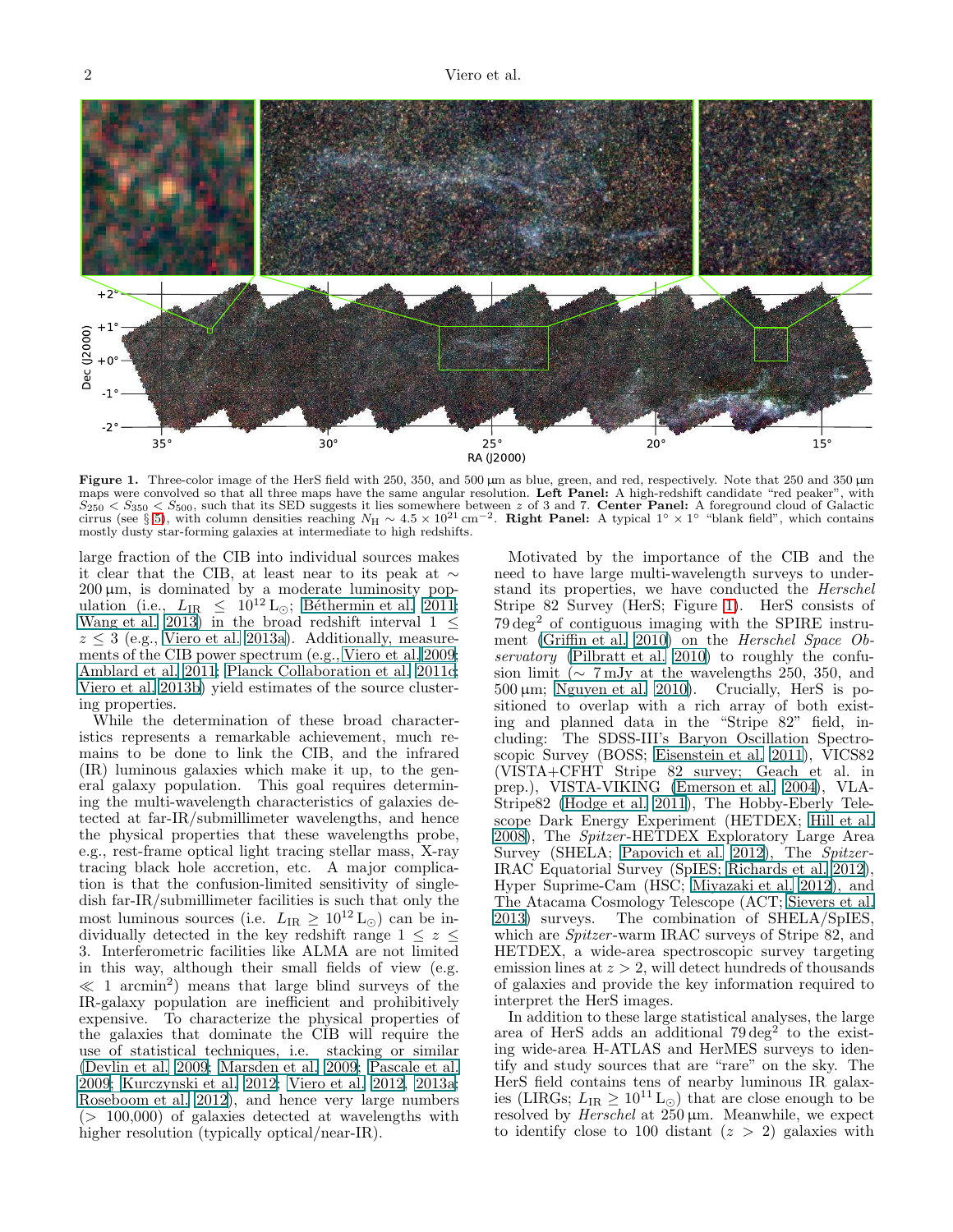

<span id="page-2-2"></span>Figure 2. Coverage map of the 350  $\mu$ m data. The majority of the map is covered twice, while the dark grey stripes are the regions covered three times. As the scan orientations of the telescope at the ecliptic are fixed irrespective of the observing season, this scan strategy was chosen to guarantee complete coverage of the area along the stripe.

very high observed luminosities, with many of these resulting from lensing by foreground galaxies (like those found in e.g. [Negrello et al. 2010](#page-8-28); [Wardlow et al. 2012;](#page-9-4) [Vieira et al. 2013\)](#page-8-29). Finally, HerS will contain many thousands of LIRGs at intermediate redshifts, making it a rich dataset for the study of IR-luminous galaxy evolution since  $z = 1$ .

This paper describes the first release of HerS maps and catalog, including design strategy (§ [2\)](#page-2-0), mapmaking and map properties  $(\S 3)$  $(\S 3)$ , and catalog construction and statistics  $(\S 4)$  $(\S 4)$ . Data are available at [http://www.astro.caltech.edu/hers/]( http://www.astro.caltech.edu/hers/).

# 2. SURVEY DESIGN

<span id="page-2-0"></span>HerS was designed to optimize cross-correlation measurements with ancillary data sets. This objective requires two key ingredients: well understood ancillary data (preferably of high source density); and submillimeter maps covering large areas with faithful reconstruction of large scales. To satisfy the first criterion, the survey was located in Stripe 82 which, in addition to the numerous surveys already described, will uniquely be observed by both HETDEX and ACT. Furthermore, its equatorial location — visible from most ground-based telescopes — makes it well-placed to be a valuable legacy field in the future. Its location was driven by the relatively low Galactic cirrus foreground (e.g.,  $N_H \sim 1.7 \times 10^{21} \text{ cm}^{-2}$ ; see § [3.5\)](#page-4-0) with respect to the rest of the stripe. Combined with the HeLMS survey (the largest field in Her-MES; [Oliver et al. 2012\)](#page-8-7), the full  $\sim 150 \text{ deg}^2$  of Stripe 82 with  $N_{\rm H} \leq 3 \times 10^{21} \text{ cm}^{-2}$  has been imaged.<br>The second criterion — the need for large areas —

is again due to source confusion. As shown in e.g., [Acquaviva et al. \(2008\)](#page-7-5), the signal-to-noise ratio in crosscorrelation measurements is proportional to the square root of  $f_{\rm sky}$ , or areal coverage, and is inversely proportional to the square root of the noise. For the case of maps observed with SPIRE, since the noise as a function of observing time quickly approaches the confusion limit, observation time is more optimally spent going wider rather than deeper. To reconstruct the largest scales, the maps were imaged in fast-scan mode  $(60 \text{ arcsec s}^{-1})$ and cross-linked with nearly orthogonal scans. The equatorial location of the field limited the orientations possible with the telescope. Coverage of the stripe, visible in the coverage map shown in Figure [2,](#page-2-2) was achieved in 21 scans over 34.5 hours of observing time. This scan pattern resulted in 10 stripes with additional coverage, i.e., 3 rather than 2 scans; we address in later sections how these deeper stripes affect the noise properties of the maps and completeness properties of the catalogs.

### 3. MAPS

<span id="page-2-1"></span>Observations cover  $79 \text{ deg}^2$  in the equatorial Stripe 82, spanning 13° to 37° ( $0^{\text{h}}54^{\text{m}}$  to  $2^{\text{h}}24^{\text{m}}$ ) in RA, and  $-2^{\circ}$  to 2<sup>°</sup> in declination. Maps were made using the maximum likelihood mapmaker sanepic (Signal and Noise Estimation Procedure Including Correlations; [Patanchon et al.](#page-8-30) [2008\)](#page-8-30). This mapmaker is optimized for datasets where a large number of detectors observe the same area of the sky and the correlated (or common-mode) noise between the time-ordered data (TOD, or timestream) of these detectors cannot be ignored. The main source of this common-mode noise is the drift in temperature of the cooler bath surrounding the detector arrays. Instead of removing all large-scale variations with high-pass filtering, as many other mapmakers do, sanepic separates the low-frequency correlated noise from the sky signal, resulting in maps in which large-scale variations of the sky are better preserved.

Two sets of maps at 250, 350, and 500  $\mu$ m were made in order to accommodate different science goals. For the first set, we used a tangent plane (TAN) projection with pixel sizes of 6, 8.333 and 12 arcseconds for the 250, 350 and  $500 \mu m$  maps, respectively. These values are typical for SPIRE maps, chosen to correspond to roughly one-third of the size of the SPIRE beams (18.1, 25.2 and 36.6 arcsec full-width at half-maximum). Since the HerS field overlaps with the equatorial stripe observed by the Atacama Cosmology Telescope (ACT), we also made maps using the nominal ACT map projection for crossanalysis of the two data sets. These maps were made using a cylindrical equal-area (CEA) projection with pixel sizes of 29.7 arcsec in all three bands, corresponding to the nominal ACT pixel size.

### 3.1. Data preprocessing

The raw data from the bolometer arrays are stored as separate TODs for each detector. Before the data are fed into our mapmaker several preprocessing steps are applied to the raw TODs. We used the HIPE (Herschel Interactive Processing Environment; [Ott 2010\)](#page-8-31), version 11.0.1 mapmaking software package to convert the uncalibrated raw TODs into the so-called Level 1 format, which is the input format used by mapmakers. The preprocessing steps involve detecting jumps in the signal, flagging glitches, and correcting for the low-pass filter response of the electronics and for the bolometer time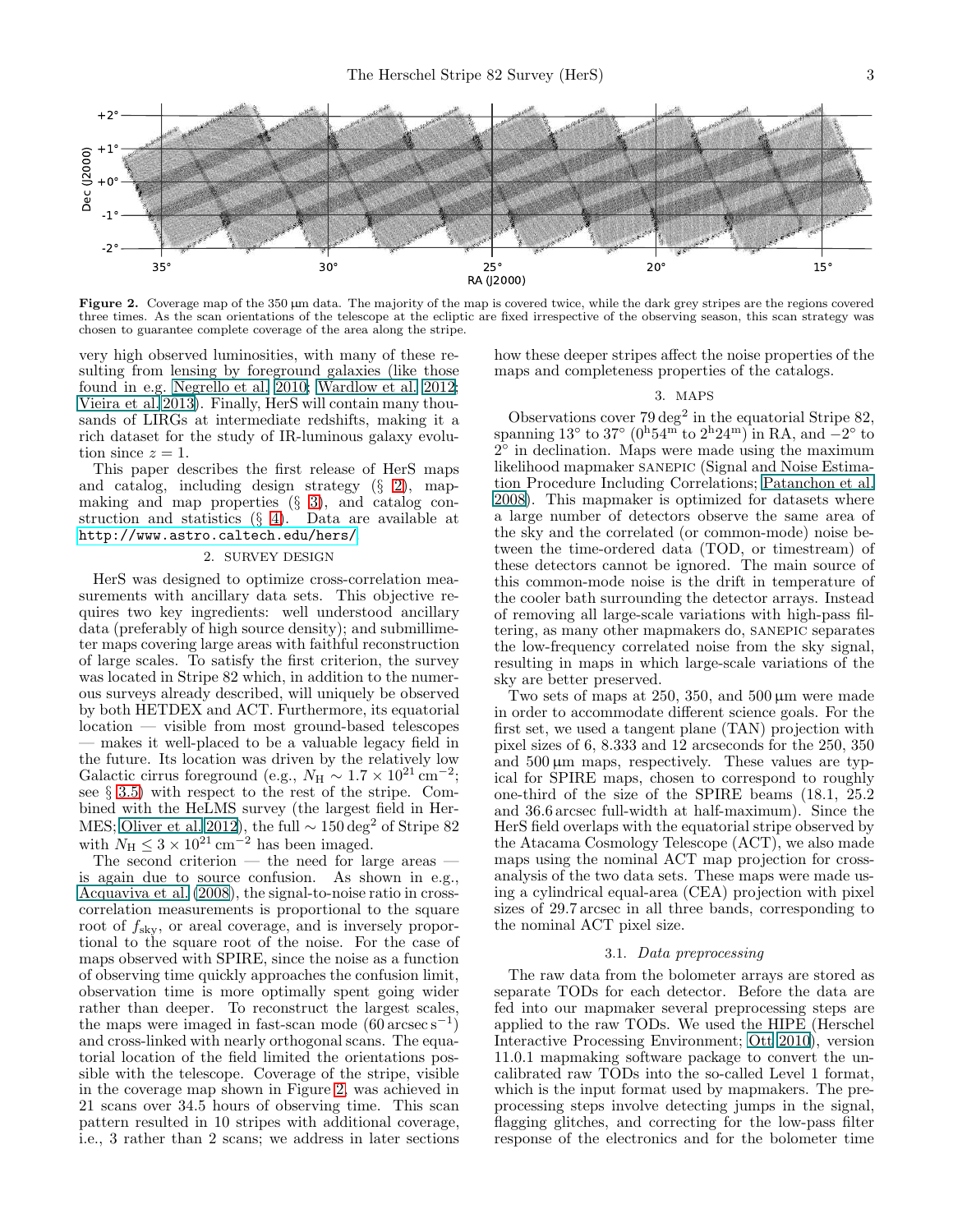response. Calibration of the data also happens at this early processing stage. The Level 1 data are read in by the SMAP mapmaking software package [\(Levenson et al.](#page-8-32) [2010;](#page-8-32) [Viero et al. 2013b](#page-9-1)) and exported to the format accepted by sanepic. smap also uses an additional iterative glitch detection algorithm during mapmaking, and the deglitching information can be re-used later. This existing deglitching-information from preliminary HerS maps created with smap is also applied to our TODs. For details of these preprocessing steps see appendix A of [Viero et al. \(2013b\)](#page-9-1). Both the HIPE and smap pipelines have their own algorithms to remove temperature drifts on long timescales by fitting to thermistor TODs. Since sanepic is optimized to deal with large-scale correlated noise, we turn off the temperature drift removal step in HIPE and smap during preprocessing. The last preprocessing steps are applied by sanepic. A first-order polynomial is fit to and removed from each data segment, because the variations on timescales longer than the timestream itself can cause leakage during Fouriertransformation, which would introduce artifacts in our maps. sanepic fills any gaps in the TODs and the data segments are apodized at the edges over 50 samples. This measure is needed since the mapmaker assumes that the ends of each data segment are strongly correlated ("circular").

# 3.2. Mapmaking

<span id="page-3-0"></span>The sanepic mapmaking method is described in detail in [Patanchon et al. \(2008](#page-8-30)); here we review the salient points. The timestream of a bolometer indexed by  $i$  can be modeled as

$$
d_i(t) = \sum_{p} A_{ip}(t)s_p + n_i(t),
$$
 (1)

where t is the time when the sample was taken,  $s_p$  is the signal in pixel p of the map of the sky and  $A_{ip}(\tilde{t})$  is the pointing matrix, which gives the weight of the contribution of the signal in pixel  $p$  to the timestream of bolometer *i* at time *t*. We assert that  $s_p$  corresponds to the beam-convolved sky, in which case the pointing matrix tells us the position where bolometer i points on the sky at time t. The noise term  $n_i(t)$ , whose properties are assumed to be stationary, is the sum of two components: the uncorrelated noise between different detectors  $\tilde{n}_i(t)$ ; and a common-mode signal,  $\alpha_i c(t)$ , seen by all detectors at a given time. This "noise" term is

$$
n_i(t) = \tilde{n}_i(t) + \alpha_i c(t), \qquad (2)
$$

where  $c(t)$  is the correlated noise which is the same for all detectors apart from a detector-dependent multiplicative factor  $\alpha_i$ . The sky signal can be estimated from the detector TODs using maximum likelihood methods. The solution is given by

$$
\hat{s} = (A^{\mathrm{T}} N^{-1} A)^{-1} A^{\mathrm{T}} N^{-1} d,\tag{3}
$$

where  $N^{-1}$  represents the inverse of the time-domain noise covariance matrix. This can be calculated as

$$
N^{-1} = \mathcal{F}^{-1}[P(\omega)^{-1}], \tag{4}
$$

where  $\mathcal{F}^{-1}$  represents the inverse Fourier-transformation and  $P(\omega)$  is a matrix constructed from the auto- and

cross-power spectra of the TODs, containing information about the detectors common-mode noise, in addition to the uncorrelated noise terms:

$$
P^{-1}(\omega) = [\alpha \langle c(\omega)^{\dagger} c(\omega) \rangle \alpha^{t} + \langle \tilde{n}^{\dagger}(\omega) \tilde{n}(\omega) \rangle]^{-1}.
$$
 (5)

The inverse of the pixel-pixel noise covariance matrix,  $N_{pp'}^{-1} = (A^T N^{-1} A)^{-1}$  is not calculated explicitly. The mapmaker uses an iterative algorithm based on the conjugate gradient method with preconditioner to find the maximum likelihood solution for the map. Usually a few hundred iterations are needed to reach convergence. The computational time scales with the square of the number of bolometers and also depends on the number of samples,  $n_s$ , in the TOD as  $n_s \log(n_s)$ . Our observations consist of 34.5 hours of data for each bolometer sampled at a frequency of  $18.6 \text{ Hz}$ . The  $250 \mu \text{m}$  array has the largest number of bolometers (139) so the map created from this data has the longest processing time. Using eight 2.8 GHz processors (Intel Xeon X5560 CPUs) the mapmaker needs about 17 hours to reach convergence at  $250 \,\mu m$ .

## 3.3. Noise properties

To examine the properties of the residual noise in our signal maps, we create jackknife difference maps. The timestream data are split into two halves and a separate map is made for each half. The difference map is then made by multiplying one of the maps by minus one and then averaging the two together. This process removes the astronomical signal and the jackknife difference map contains the same statistical noise properties as the coadded sky map. There are in principle several different ways to split the data in half, some more effective than others, but due to the shallow depth of the HerS we do not have all of the options as we would have with deeper maps. For example, since the field is only scanned once in each orthogonal direction, we cannot split the TODs into two halves based on observation time, and splitting the datasets by orthogonal scan-direction results in maps that have strong residual correlated noise along the scan directions, due to lack of cross-linking. A third way to split the data is to divide up the detector focal planes, and only use every second bolometer to make our maps. Even though this method gives the best coverage, at the nominal pixel sizes the resulting maps are still quite sparse, especially at  $500 \mu m$  where the sampling density is the lowest. This problem is not present in the larger pixel-size maps corresponding to the ACT mapping, and after correcting for the effect of the bigger pixel size we recover values similar to those in the more finely sampled maps.

Instrumental noise is calculated by fitting a Gaussian to the pixel-histogram of the jackknife maps. We find that the noise is extremely well described by the Gaussian fit, deviating only at  $500 \mu m$  by less than  $2\%$ , and that the deviation is explained by the non-uniformity in the samples per pixel arising from the sparseness of the array and the fact that we only cover each area with two scans. The resulting  $1\sigma$  values in the TAN (CEA) maps are 11.9  $(2.2)$ , 11.4  $(3.1)$ , and 13.5  $(5.4)$  mJy beam<sup>-1</sup> at  $250$ ,  $350$  and  $500 \mu m$ , respectively. Note that since the coverage of the HerS maps is not completely uniform (seen clearly in Figure [2\)](#page-2-2), the noise levels where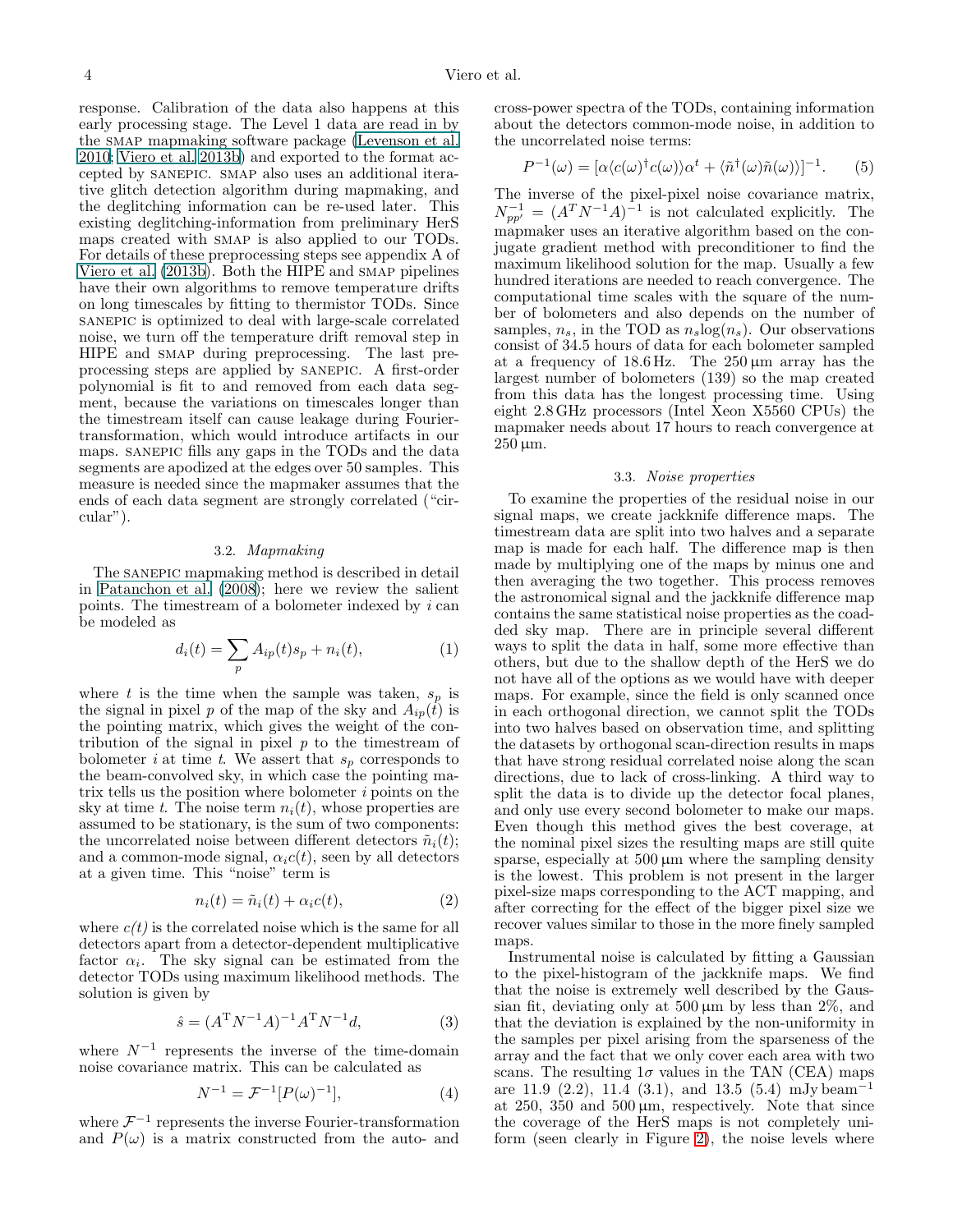

Figure 3. Pixel flux distributions of the coadded (i.e., the sky) and differenced jackknife maps, represented as solid and dotted lines, respectively, for both TAN (wider light/dark blue) and CEA (narrower red/pink) projections. Coadded maps include the entire data set in each band, while in the differenced maps the sky signal has been removed, leaving only instrumental noise. Coadded histograms are thus wider because they include confusion noise, represented by vertical dashed lines from [Nguyen et al. \(2010\)](#page-8-19), as well as an excess compared with a Gaussian at brighter flux densities from resolved sources. Note that the TAN maps with its smaller pixels are dominated by instrumental noise, while the bigger pixel CEA maps have approximately equal contributions from instrument and confusion noise.

more than two orthogonal scans overlap is lower. In these deeper regions the noise levels are 10.7 (2.1), 10.3  $(2.8)$ , and 12.3  $(4.9)$  mJy beam<sup>-1</sup>, while in the shallower regions they are  $13.3\ (2.5)$ ,  $12.7\ (3.4)$ , and  $14.9\ (6.0)$ mJy beam<sup>-1</sup> at 250, 350 and 500  $\mu$ m, respectively.

sanepic also creates an error map as an extension to the output products. This map gives an estimate of the variance of the noise in each pixel of the final map. Obtaining this error term correctly would require calculating the explicit pixel-pixel noise covariance matrix, but that operation is too computationally intensive and is never carried out during the iterative mapmaking. The error map SANEPIC creates is a first-order estimate of this noise, computed by neglecting the off-diagonal terms in



<span id="page-4-2"></span>**Figure 4.** Transfer function,  $T$ , of the SANEPIC mapmaker, estimated with a Monte Carlo simulation as described in § [3.4.](#page-4-1) T is found to be approximately unity down to  $\ell \sim 200 \ (\sim 1 \text{ deg}),$ dropping to 0.5 at  $\ell \sim 30$ . The vertical dashed line represents the largest accessible scale, given the finite size of the survey, showing that effectively all scales in the map are reconstructed. Upper axis indicates  $k_{\theta} \equiv \ell/(2\pi)$ .

the inverse pixel-pixel noise covariance matrix, assuming that the final map only contains white noise. These determinations over-estimate the real residual noise values in the maps, but the error map can still be used to assign weights to each pixel in our final map.

# 3.4. Transfer Function

<span id="page-4-1"></span>We investigate how reliable our mapmaker is in reconstructing large-scale structure on different angular scales. This assessment is made by creating simulated pure-signal maps, which are then reprojected into detector TODs and fed back into our mapmaker the same way as for the real data. The ratio of the azimuthallyaveraged Fourier transform of the reconstructed map and the pure-signal input map gives us the mapmaker's transfer function. In the ideal case the ratio should be unity at all spatial scales. However, the mapmaker can introduce false signal to our maps, or remove existing power, which would appear as a deviation from unity in the transfer function. On the scales where the deviation from unity is not too large, we can correct for these effects. We created 100 pure signal maps with a Monte Carlo simulation using a power-law power spectrum resembling that of the cosmic infrared background without the cirrus. Figure [4](#page-4-2) shows the resulting transfer function. The mapmaker can successfully reconstruct all large scales that are accessible in our maps. The simulated and reconstructed maps were made with the same pixel size, so the pixel window function does not have any effect here, and the transfer function remains unity on small scales. The transfer function only starts to drop for  $\ell \lesssim 200$ , corresponding to approximately half of the narrowest extent of our survey.

## 3.5. Galactic Cirrus

<span id="page-4-0"></span>Thermal emission by diffuse interstellar dust in our  $Galaxy$  — the diffuse Galactic cirrus — can be described by a modified blackbody proportional to  $\nu^{\beta}B(\nu)$ , where  $B(\nu)$  is the Planck function and  $\beta$  is the emissivity index, with temperatures ranging from 17 to 20 K in the most diffuse regions (e.g., [Boulanger et al. 1996;](#page-7-6) [Bracco et al.](#page-7-7)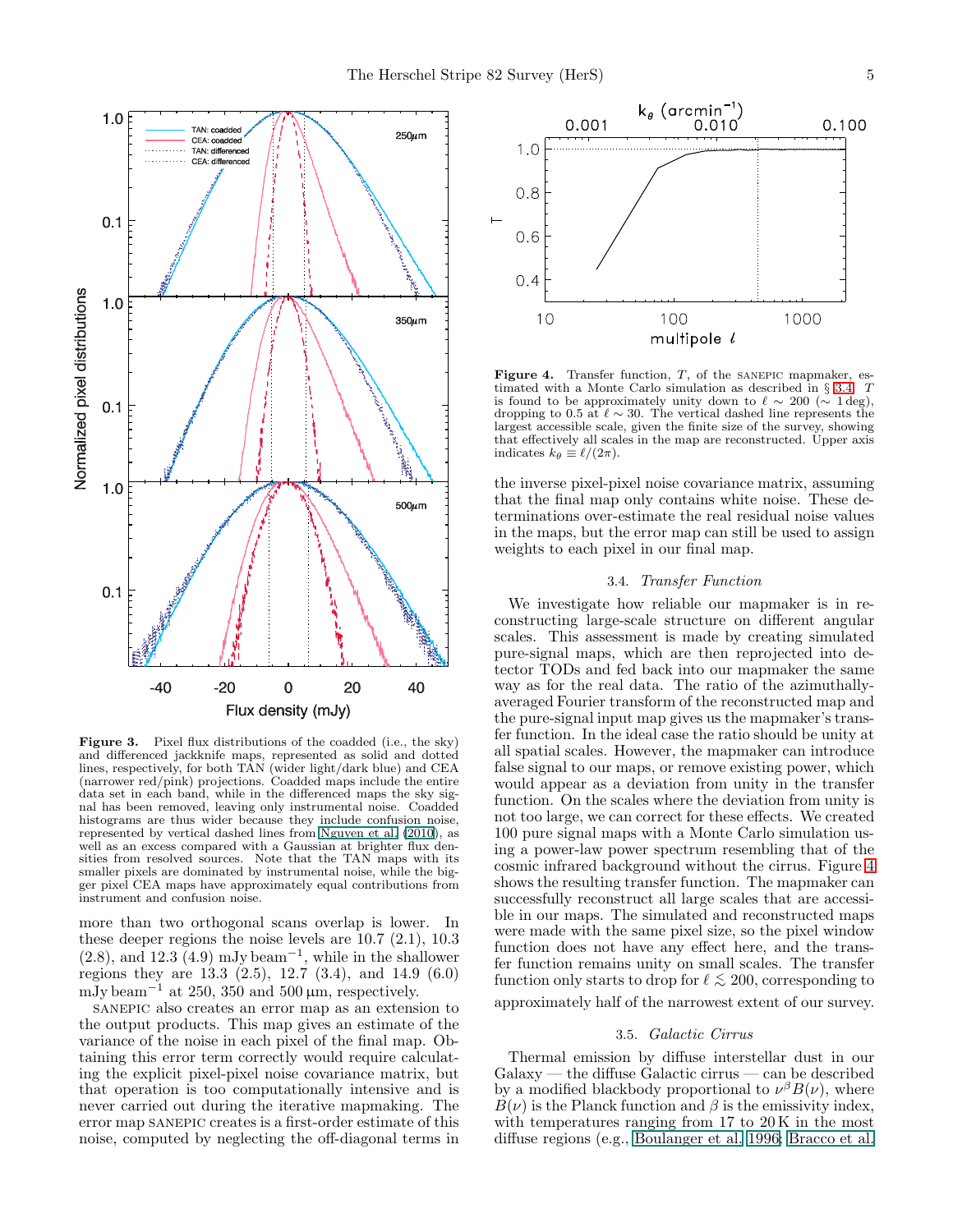

<span id="page-5-0"></span>Figure 5. HerS 250 µm map, smoothed to 2 arcmin, overlaid with contours representing the column density of local velocity clouds (white) and IVCs (red), as traced by H<sub>I</sub> emission from GASS 21-cm data. Note that no HVCs appear in this field. White contours show  $N_H$  at 3.4, 4.2, 5.0, 5.8, 6.6, and  $7.4 \times 10^{21}$  H cm<sup>-2</sup>, while red contours show  $N_H$  at 0.5, 0.8, and  $1.1 \times 10^{21}$  H cm<sup>-2</sup>. The color scale ranges linearly from -25 (blue) to 80 mJy (red). The vast majority of the cirrus visible in HerS is attributable to the local velocity component.

[2011\)](#page-7-7), to as low as 14 K in dense regions where molecular hydrogen  $(H_2)$  can form (e.g., [Netterfield et al. 2009;](#page-8-33) [Planck Collaboration et al. 2011b\)](#page-8-34), peaking in emission between 150 and 200  $\mu$ m.

In diffuse regions, dust is well-traced by atomic hydrogen gas (H i) which emits at 21 cm and in the radio (e.g., [Boulanger et al. 1996\)](#page-7-6). H i data are available for HerS from the Parkes Galactic All-Sky Survey (GASS; [McClure-Griffiths et al. 2009](#page-8-35); [Kalberla et al. 2010\)](#page-8-36), a 1.4 GHz survey of Galactic atomic hydrogen emission, taken with the Parkes 64-m radio telescope, over >  $20,000 \text{ deg}^2$ . Publicly available data<sup>28</sup> are provided as velocity cubes, with effective angular resolution of 16′ , and velocity resolution of 1.0 km s<sup>−</sup><sup>1</sup> . Following [Planck Collaboration et al.](#page-8-37) (e.g., [2011a\)](#page-8-37), we divide the cubes by velocity with respect to the local frame of reference into local  $(|v_{\text{LSR}}| < 30 \,\text{km s}^{-1})$  and intermediate velocity clouds (IVCs;  $|v_{\text{LSR}}| > 30 \,\text{km s}^{-1}$ ). Note that no HVCs are visible in this field. We plot contours of the local and IVC components in Figure [5](#page-5-0) (white and red contours, respectively), showing that the cirrus emission in HerS comes predominantly from the local velocity component.

For column densities of roughly  $N_{\rm H} \lesssim 4 \times 10^{21} \rm \, cm^{-2}$ , and on scales of an arcminute or less, this foreground is easily suppressed with a high-pass or matched filter (e.g., [Chapin et al. 2011\)](#page-7-8). High concentrations of H i (and potentially  $H_2$ ) — such as that present in the bottom right corner of the HerS maps — present a greater challenge; we describe our filtering method for point source identification in § [4.](#page-5-1)

### 4. CATALOG

### 4.1. Catalogue production

<span id="page-5-1"></span>Point source catalogs across the HerS field in the three SPIRE bands were produced using a three-step process: map filtering (to remove large-scale Galactic cirrus); source identification; and source extraction. We now describe the details of each of these steps in turn.

The HerS maps are filtered using a tapered high-pass filter, that begins to remove power on scales larger than 10 arcmin. Specifically, we take the 2D Fourier transform of each HerS map and attenuate spatial frequencies lower than  $k = 0.1 \arcsin^{-1}$  by a factor  $(k/0.1)^3$ , i.e.,

$$
d_{\rm f}(x,y) = \begin{cases} \mathcal{F}^{-1}k \ge 0.1, & \hat{f}(l,m) \\ \mathcal{F}^{-1}k < 0.1, & \hat{f}(l,m)(k/0.1)^3 \end{cases}, \quad (6)
$$

where  $d_f$  is the filtered map,  $\hat{f}(l,m)$  is the Fourier transform of the observed map with frequencies  $l$  and  $m$  in the x and y directions, respectively, and  $k = \sqrt{l^2 + m^2}$ .

The minimum filtering scale of  $0.1$  arcmin<sup>-1</sup> was chosen because it is approximately the scale at which cirrus is seen to dominate the power spectrum in the SPIRE bands (e.g., [Viero et al. 2013b\)](#page-9-1). In Figure [6](#page-7-9) we illustrate the effectiveness of this filtering on a 30 arcmin square region of the HerS  $250 \,\mu m$  image that is badly affected by cirrus contamination.

Point sources are identified in the filtered  $250 \,\mu m$ image using the IDL software package STARFINDER [\(Diolaiti et al. 2000\)](#page-8-38). Sources are assumed to be exclusively point-like in the SPIRE images, with a pointspread function (PSF) described by a circular 2D Gaussian with FWHM of 18.15, 25.15 and 36.3 arcsec for 250, 350 and 500 µm, respectively. The effect of our Fourier filtering on the PSF is found to be very small,  $\ll 1$ per cent of the peak response, and so the assumption of Gaussian beams for our filtered maps remains valid. Any residual large-scale backgrounds in the SPIRE images are treated in STARFINDER by median smoothing the image with a 15 arcmin (150 pixel) window. While starfinder can operate in an "iterative" mode, detecting and removing sources at decreasing signal-to-noise ratio (SNR) thresholds, so as to allow the identification of faint sources in crowded regions, here we use a single pass of STARFINDER requiring peak  $SNR > 3$  and  $\rho_{\rm PSF}$ , the correlation coefficient between the PSF and the candidate source, to be greater than 0.5. Running starfinder in this way across the full HerS  $250 \,\mu m$  images results in the identification of 27,885 sources.

Finally, to perform source photometry we use a modified version of the De-blended SPIRE Photometry (DE-sphot) algorithm [\(Roseboom et al. 2010,](#page-8-39) [2012,](#page-8-16) henceforth R12; Wang et al., in prep.) developed for use on SPIRE data from the HerMES project [\(Oliver et al.](#page-8-7) [2012\)](#page-8-7). The main advantage of this approach is that it deals with the source blending issue in a way more appropriate to SPIRE maps than STARFINDER, and produces consistent, band-merged SPIRE catalogues by using the input sources at the highest resolution band  $(250 \,\mu m)$  as

 $28$  The GASS second data release data server: <http://www.astro.uni-bonn.de/hisurvey/gass/>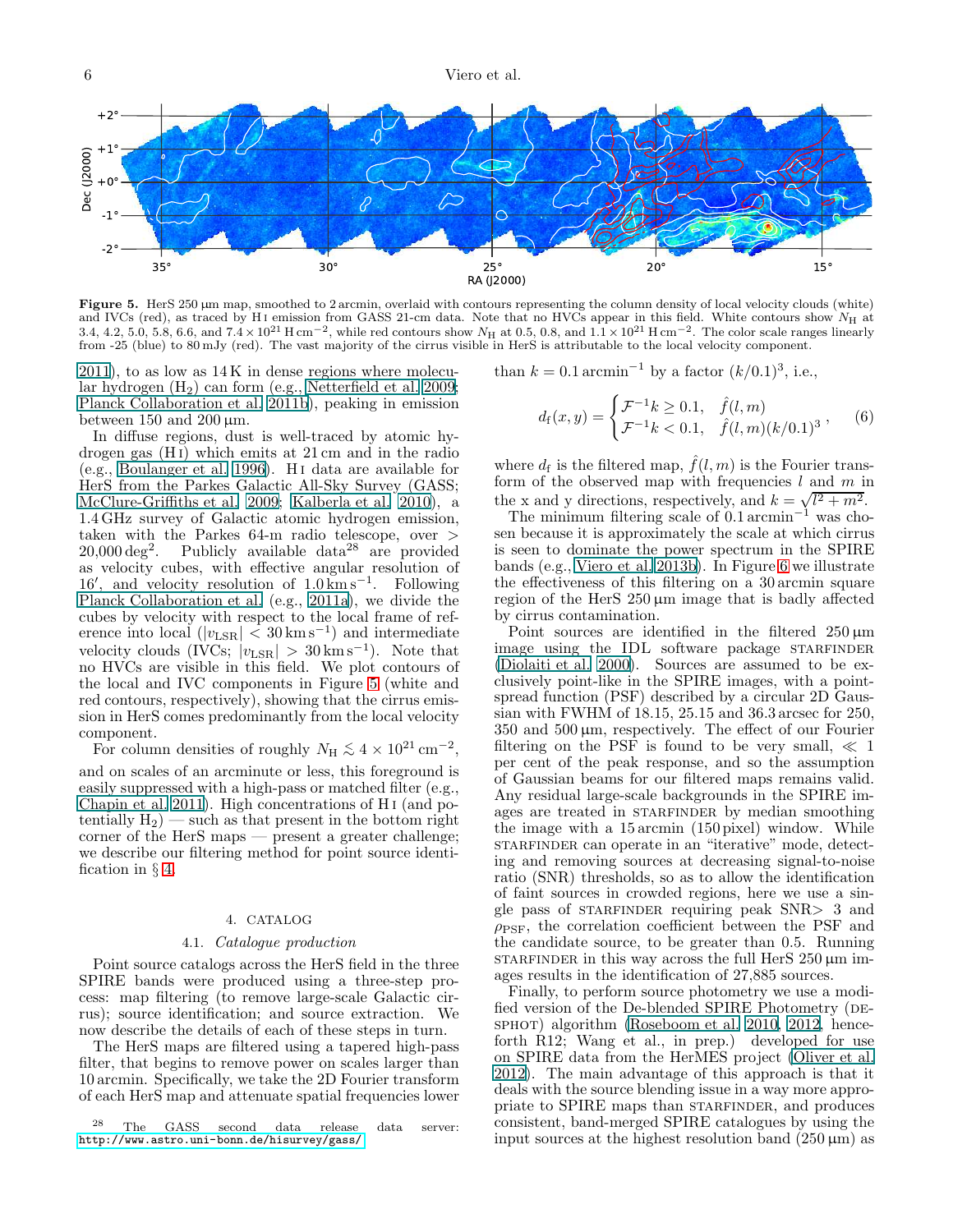a prior for the other SPIRE wavelengths.

While a complete description of how DESPHOT works is given in the above-listed papers, we briefly summarize the main points here. For source photometry, DESPHOT assumes that the map (or each map segment) can be described as the summation of the flux density from the n known sources in the map, i.e.,

$$
\mathbf{d} = \sum_{i=1}^{n} \mathbf{P} f_i + \delta,\tag{7}
$$

where **d** is the image data, **P** the PSF for source i,  $f_i$  the flux density of source i, and  $\delta$  an unknown noise term. As discussed in [Roseboom et al. \(2010\)](#page-8-39) a linear equation of this form will (as in § [3.2\)](#page-3-0) have a maximum likelihood solution

$$
\hat{\mathbf{f}} = (\mathbf{A}^{\mathrm{T}} \mathbf{N_d}^{-1} \mathbf{A})^{-1} \mathbf{A}^{\mathrm{T}} \mathbf{N_d}^{-1} \mathbf{d},\tag{8}
$$

where  $A$  is an  $m$  pixel by  $n$  source matrix that describes the PSF for each source in the map and  $N_d$  is the noise covariance matrix. The best non-negative solution for ˆf is found using the lasso algorithm, as described in R12. As it is not computationally feasible to solve for the full set of  $\sim$  27,000 sources simultaneously the input list must be broken up into "groups" of sources that have significant overlap. In R12 this is accomplished by identifying high SNR "islands" in the SPIRE maps, but the HerS images are simply too big for this to be a reasonable option. Thus we group the DESPHOT input list with a friends-of-friends algorithm, specifically the sphere-GROUP routine available as part of the SDSS IDLUTILS, using a linking length of 3 arcmin.

Taking the output from DESPHOT and cutting the catalogue to only those sources with an integrated SNR (i.e.,  $S/\Delta S$ ) of greater than five and reasonable residuals (i.e.,  $\chi^2$  < 10) results in a catalogue with 27,257 reliable  $250 \,\mu \text{m}$  sources. Of these,  $17,592$  and  $4,772$  (at 350 and  $500 \,\mu \text{m}$ , respectively) have  $5\sigma$  flux density estimates at the other SPIRE wavelengths.

#### 4.2. Completeness and Reliability

The completeness and reliability of the HerS catalogue is assessed using Monte Carlo techniques. The completeness is estimated by injecting grids of sources into the HerS maps and measuring the fraction that are detected (as  $5\sigma$  sources) using the photometry pipeline. The input grids are matched to the output catalogue using a 6 arcsec matching radius, which we estimate will produce spurious matches between unassociated input mock sources and real SPIRE sources at a rate of 0.5%. As the HerS catalogue makes use of a  $250 \,\mu m$  prior (i.e. we do not consider sources undetected at  $250 \,\mu m$ ) only the completeness at this wavelength is assessed. Table [1](#page-6-0) presents the completeness as a function of 250 µm flux density for the HerS catalogue. It is worth noting that this completeness only considers the recoverability of sources at a given true flux density; at low SNR, the measured flux densities will be strongly affected by Eddington-type bias, i.e.  $\langle S_{\text{obs}} \rangle$  >  $\langle S_{\text{true}} \rangle$ . While the true impact of such flux boosting can only be assessed by taking into account the true distribution of flux densities (i.e., the number counts; Coppin et al. 2006), from our analysis we determine that  $S_{250} \sim 40 \,\mathrm{mJy}$  is the faintest tested flux den-

Table 1 HerS completeness at 250 µm

<span id="page-6-0"></span>

| $S_{250}$ (mJy) | Completeness    |
|-----------------|-----------------|
| 20              | $0.06 \pm 0.01$ |
| 25              | $0.17 + 0.03$   |
| 30              | $0.30 + 0.04$   |
| 35              | $0.51 + 0.05$   |
| 40              | $0.70 + 0.06$   |
| 45              | $0.86 \pm 0.06$ |
| 50              | $0.95 \pm 0.07$ |

sity at which the mean recovered flux density is equal to the injected value, i.e.,  $\langle S_{\text{obs}} \rangle = \langle S_{\text{true}} \rangle$ .

The reliability is estimated by taking jackknife realizations of the noise from deeper SPIRE imaging in the CDFS-SWIRE field. The HerMES observations of the CDFS-SWIRE field consist of eight scans of an  $8 \text{ deg}^2$ region with SPIRE in fast scan mode. Thus we can produce four jackknife noise realizations at the depth of the HerS observations (2 scans) by producing maps from different pairs of scans in CDFS and subtracting away the eight scan maps. In order to assess the reliability of the HerS catalogue we run the pipeline on these noise-only maps. Across the four noise realizations  $(32 \text{ deg}^2)$  we detect 32 spurious sources, giving a false positive rate of  $1.0 \pm 0.2 \text{ deg}^{-2}$ . Thus across the 80 deg<sup>2</sup> of HerS we would expect  $80 \pm 16$  spurious sources, or, considering our final catalog of 27,257 sources,  $0.29 \pm 0.06\%$ .

## 5. CONCLUSION

We present and make publicly available the first sets of maps and catalogs from the Herschel Stripe 82 Survey. Maps at 250, 350, and 500 µm are made with the optimal mapmaker sanepic, which we demonstrate recovers emission on all scales that are in principle accessible. The survey encompasses approximately half of the  $150 \text{ deg}^2$  of the deep SDSS stripe in which Galactic foregrounds are subdominant at submillimeter wavelengths (with HeLMS, described in [Oliver et al. 2012,](#page-8-7) covering the other half). Approximately  $\sim 10\%$  of the HerS maps have significant foreground, with column densities  $N_{\rm H} \gtrsim 4 \times 10^{21} \rm \, cm^{-2}$  and have been shown to be composed

predominantly of local velocity clouds.

Merged three-color catalogs are constructed, after filtering, using DESPHOT [\(Roseboom et al. 2010\)](#page-8-39) with  $250 \mu m$  sources (extracted with  $STARFINDER$ ) as the positional priors. We include sources with integrated SNR greater than 5, whose completeness is estimated to be 70% (Table [1\)](#page-6-0), and false detection rate to be less than 1%.

HerS was designed with the intention of crosscorrelating the maps with ancillary data — whether maps or catalogs of galaxies or clusters — to address a wide variety of questions. It was initially proposed to correlate with HETDEX Lyman  $\alpha$  emitters (LAEs) at  $1.8 < z < 3.5$  (e.g., [Hill et al. 2008](#page-8-23); [Adams et al. 2011](#page-7-10)) with the aim of measuring the contribution to the CIB from that redshift range and infer the star-formation rate density through this critical epoch. Furthermore, combining that measurement with stellar masses of LAEs estimated from the SHELA/SpIES catalogs, specific starformation rates, and the relationship of star-formation to halo mass at higher-z can be explored.

Other exciting projects that we intend to pursue in-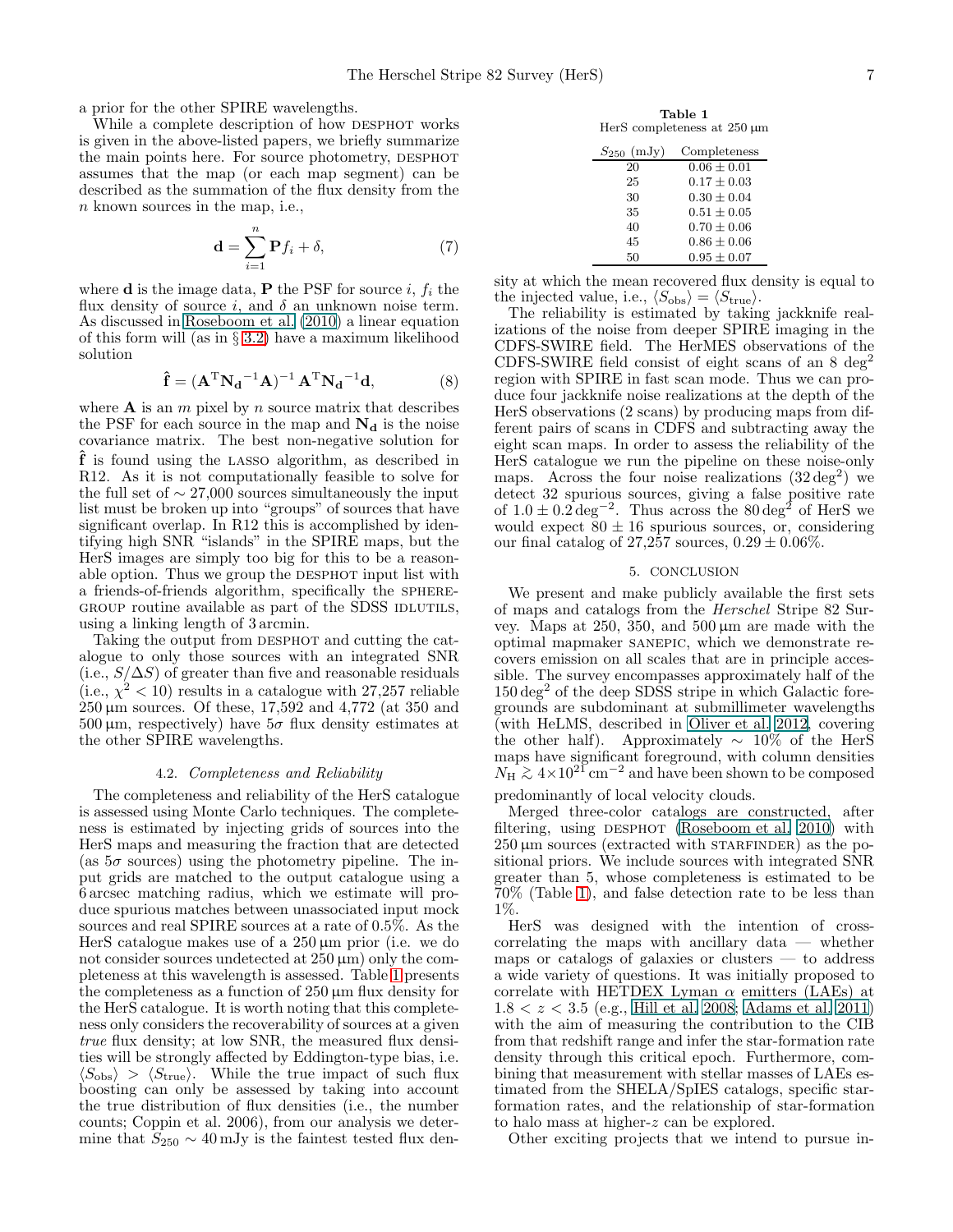Figure 6.  $36' \times 36'$  cutout from the HerS 250  $\mu$ m map, in a region badly affected by Galactic cirrus. The cutout on the left is with no filtering, while the one on the right is with the tapered Fourier filtering described in the text. The effectiveness of the filter in removing large-scale features can be seen, but it also makes negative "bowls" around the brightest features.

<span id="page-7-9"></span>clude: determining the correlation between HerS sources and clusters or cluster members, e.g., exploring the correlation of infrared emitting sources and clusters detected by ACT using the Sunyaev Zel'dovich (SZ) effect [\(Hasselfield et al. 2013\)](#page-8-40); the lensing of the CMB by foreground structure traced by the CIB [\(Holder et al. 2013;](#page-8-41) [Planck Collaboration et al. 2013;](#page-8-42) [Hanson et al. 2013\)](#page-8-43), and investigating the effect that the environment has on star-formation in sources identified as cluster members [\(Geach et al. 2012;](#page-8-44) [Rykoff et al. 2013\)](#page-8-45). SDSS/BOSS offers a wealth of galaxy and quasar (e.g., [Ross et al. 2009;](#page-8-46) Pâris et al. 2012) populations for cross-correlation.

In addition to cross-correlations, single-object lensed or highly luminous high-redshift sources can be selected from the maps themselves. By linearly combining the maps, high-redshift "red peakers" (e.g., with  $S_{250}$  <  $S_{350} < S_{500}$  at  $z \gtrsim 3$ ; [Riechers et al. 2013,](#page-8-48) Dowell et al. submitted) are identifiable. High-redshift groups and clusters can be selected as red overdensities (e.g., the Planck clumps; Clements et al., submitted), which alternatively can be used to clean the CIB from CMB maps to probe the damping tail of the CMB power spectrum (e.g., [Hajian et al. 2012;](#page-8-49) [Keisler et al. 2011](#page-8-50); [Reichardt et al.](#page-8-51) [2012;](#page-8-51) [Sievers et al. 2013\)](#page-8-27).

Studies focused on our Galaxy are possible as well. The large-scale fidelity of our maps, as demonstrated by the transfer function shown in Figur[e5,](#page-5-0) allows largescale properties of cirrus and dense molecular regions to be fully reconstructed, while our relatively small beam means that finer structures can be separated out. And by correlating dust emission in the infrared with measurements from optical fibers pointed at "blank sky", we can recover the optical spectrum of the diffuse Galactic light to constrain the size distribution of Galactic dust (e.g. [Brandt & Draine 2012\)](#page-7-11).

Finally, future cosmological surveys such as the Dark Energy Survey (DES), Hyper Suprime-Cam (HSC), and the Large Synoptic Survey Telescope (LSST) will further enrich the density and variety of sources with which these submillimeter data can be cross-correlated, making this survey an integral component of an important Legacy field.

SPIRE has been developed by a consortium of institutes led by Cardiff Univ. (UK) and including: Univ. Lethbridge (Canada); NAOC (China); CEA, LAM (France); IFSI, Univ. Padua (Italy); IAC (Spain); Stockholm Observatory (Sweden); Imperial College London, RAL, UCL-MSSL, UKATC, Univ. Sussex (UK); and Caltech, JPL, NHSC, Univ. Colorado (USA). This development has been supported by national funding agencies: CSA (Canada); NAOC (China); CEA, CNES, CNRS (France); ASI (Italy); MCINN (Spain); SNSB (Sweden); STFC, UKSA (UK); and NASA (USA).

## REFERENCES

- <span id="page-7-5"></span>Acquaviva, V., Hajian, A., Spergel, D. N., & Das, S. 2008, Phys. Rev. D, 78, 043514
- <span id="page-7-10"></span>Adams, J. J., Blanc, G. A., Hill, G. J., Gebhardt, K., Drory, N., Hao, L., Bender, R., Byun, J., et al. 2011, ApJS, 192, 5
- <span id="page-7-4"></span>Amblard, A., Cooray, A., Serra, P., Altieri, B., Arumugam, V., Aussel, H., Blain, A., Bock, J., et al. 2011, Nature, 470, 510
- <span id="page-7-1"></span>Berta, S., Magnelli, B., Nordon, R., Lutz, D., Wuyts, S., Altieri, B., Andreani, P., Aussel, H., et al. 2011, A&A, 532, A49
- <span id="page-7-3"></span>Béthermin, M., Dole, H., Lagache, G., Le Borgne, D., & Penin, A. 2011, A&A, 529, A4
- <span id="page-7-2"></span>Béthermin, M., Le Floc'h, E., Ilbert, O., Conley, A., Lagache, G., Amblard, A., Arumugam, V., Aussel, H., et al. 2012, A&A, 542, A58
- <span id="page-7-6"></span>Boulanger, F., Abergel, A., Bernard, J.-P., Burton, W. B., Desert, F.-X., Hartmann, D., Lagache, G., & Puget, J.-L. 1996, A&A, 312, 256
- <span id="page-7-7"></span>Bracco, A., Cooray, A., Veneziani, M., Amblard, A., Serra, P., Wardlow, J., Thompson, M. A., White, G., et al. 2011, MNRAS, 412, 1151
- <span id="page-7-11"></span>Brandt, T. D. & Draine, B. T. 2012, ApJ, 744, 129
- <span id="page-7-8"></span>Chapin, E. L., Chapman, S. C., Coppin, K. E., Devlin, M. J., Dunlop, J. S., Greve, T. R., Halpern, M., Hasselfield, M. F., et al. 2011, MNRAS, 411, 505
- <span id="page-7-0"></span>Devlin, M. J., Ade, P. A. R., Aretxaga, I., Bock, J. J., Chapin, E. L., Griffin, M., Gundersen, J. O., Halpern, M., et al. 2009, Nature, 458, 737

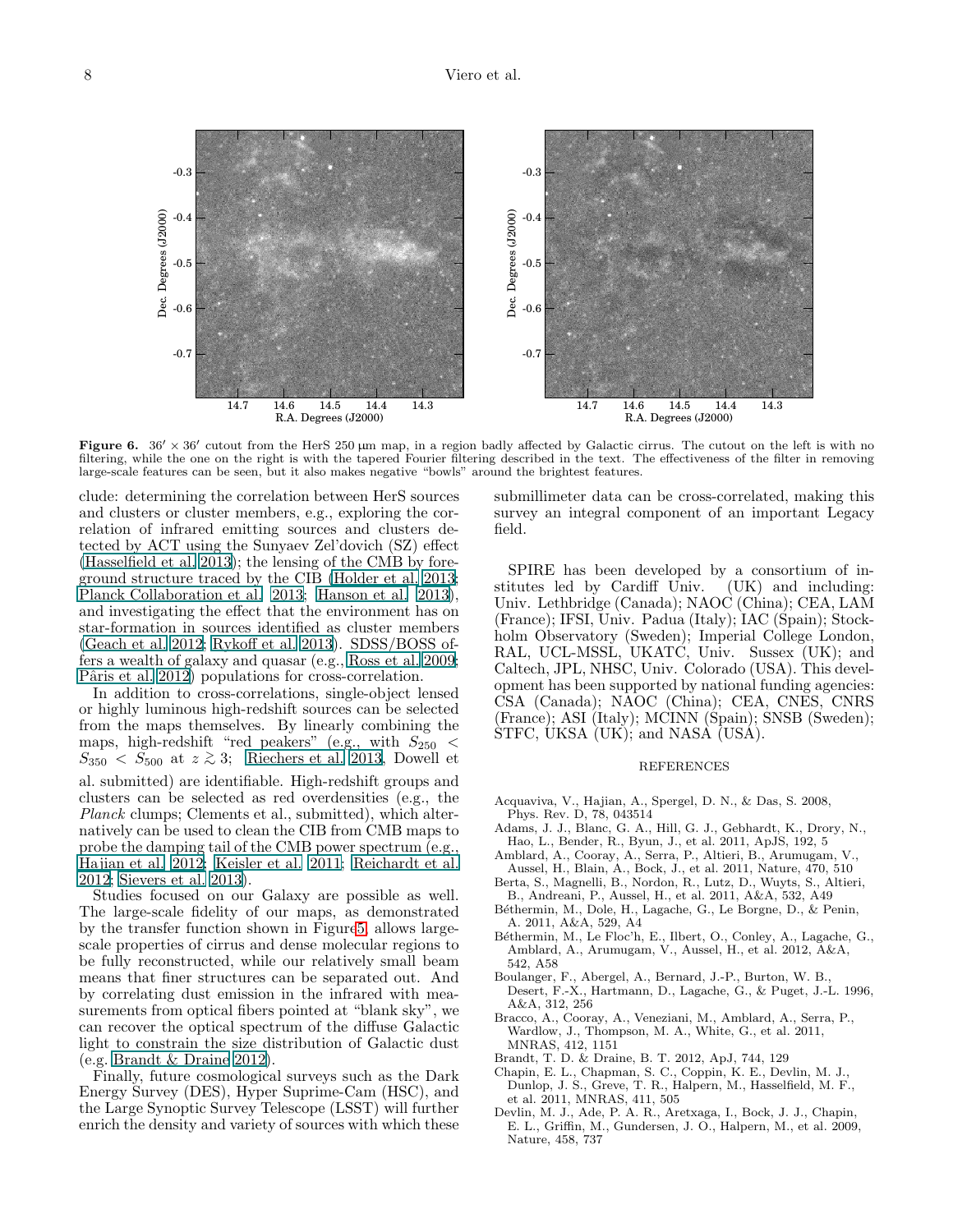- <span id="page-8-38"></span>Diolaiti, E., Bendinelli, O., Bonaccini, D., Close, L., Currie, D., & Parmeggiani, G. 2000, A&AS, 147, 335
- <span id="page-8-3"></span>Dole, H., Lagache, G., Puget, J.-L., Caputi, K. I.,
- Fernández-Conde, N., Le Floc'h, E., Papovich, C.
- Pérez-González, P. G., et al. 2006, A&A, 451, 417
- <span id="page-8-6"></span>Eales, S., Dunne, L., Clements, D., Cooray, A., de Zotti, G., Dye, S., Ivison, R., Jarvis, M., et al. 2010, PASP, 122, 499
- <span id="page-8-20"></span>Eisenstein, D. J., Weinberg, D. H., Agol, E., Aihara, H., Allende Prieto, C., Anderson, S. F., Arns, J. A., Aubourg, E., et al. ´ 2011, AJ, 142, 72
- <span id="page-8-21"></span>Emerson, J. P., Sutherland, W. J., McPherson, A. M., Craig,
- S. C., Dalton, G. B., & Ward, A. K. 2004, The Messenger, 117, 27
- <span id="page-8-1"></span>Fixsen, D. J., Dwek, E., Mather, J. C., Bennett, C. L., & Shafer, R. A. 1998, ApJ, 508, 123
- <span id="page-8-44"></span>Geach, J. E., Chapin, E. L., Coppin, K. E. K., Dunlop, J. S., Halpern, M., Smail, I., van der Werf, P., Serjeant, S., et al. 2012, ArXiv e-prints
- <span id="page-8-9"></span>Geach, J. E., Chapin, E. L., Coppin, K. E. K., Dunlop, J. S., Halpern, M., Smail, I., Werf, P. v. d., Serjeant, S., et al. 2013, MNRAS, 432, 53
- <span id="page-8-11"></span>Glenn, J., Conley, A., Béthermin, M., Altieri, B., Amblard, A. Arumugam, V., Aussel, H., Babbedge, T., et al. 2010, MNRAS, 409, 109
- <span id="page-8-17"></span>Griffin, M. J., Abergel, A., Abreu, A., Ade, P. A. R., André, P., Augueres, J.-L., Babbedge, T., Bae, Y., et al. 2010, A&A, 518, L3
- <span id="page-8-49"></span>Hajian, A., Viero, M. P., Addison, G., Aguirre, P., Appel, J. W., Battaglia, N., Bock, J. J., Bond, J. R., et al. 2012, ApJ, 744, 40
- <span id="page-8-43"></span>Hanson, D., Hoover, S., Crites, A., Ade, P. A. R., Aird, K. A., Austermann, J. E., Beall, J. A., Bender, A. N., et al. 2013, ArXiv e-prints
- <span id="page-8-40"></span>Hasselfield, M., Hilton, M., Marriage, T. A., Addison, G. E., Barrientos, L. F., Battaglia, N., Battistelli, E. S., Bond, J. R., et al. 2013, ArXiv e-prints
- <span id="page-8-2"></span>Hauser, M. G. & Dwek, E. 2001, ARA&A, 39, 249
- <span id="page-8-23"></span>Hill, G. J., Gebhardt, K., Komatsu, E., Drory, N., MacQueen, P. J., Adams, J., Blanc, G. A., Koehler, R., et al. 2008, in Astronomical Society of the Pacific Conference Series, Vol. 399, Panoramic Views of Galaxy Formation and Evolution, ed. T. Kodama, T. Yamada, & K. Aoki, 115
- <span id="page-8-22"></span>Hodge, J. A., Becker, R. H., White, R. L., Richards, G. T., & Zeimann, G. R. 2011, AJ, 142, 3
- <span id="page-8-41"></span>Holder, G. P., Viero, M. P., Zahn, O., Aird, K. A., Benson, B. A., Bhattacharya, S., Bleem, L. E., Bock, J., et al. 2013, ArXiv e-prints
- <span id="page-8-36"></span>Kalberla, P. M. W., McClure-Griffiths, N. M., Pisano, D. J., Calabretta, M. R., Ford, H. A., Lockman, F. J., Staveley-Smith, L., Kerp, J., et al. 2010, A&A, 521, A17+
- <span id="page-8-50"></span>Keisler, R., Reichardt, C. L., Aird, K. A., Benson, B. A., Bleem, L. E., Carlstrom, J. E., Chang, C. L., Cho, H. M., et al. 2011, ApJ, 743, 28
- <span id="page-8-15"></span>Kurczynski, P., Gawiser, E., Huynh, M., Ivison, R. J., Treister, E., Smail, I., Blanc, G. A., Cardamone, C. N., et al. 2012, ApJ, 750, 117
- <span id="page-8-32"></span>Levenson, L., Marsden, G., Zemcov, M., Amblard, A., Blain, A., Bock, J., Chapin, E., Conley, A., et al. 2010, MNRAS, 409, 83
- <span id="page-8-8"></span>Lutz, D., Poglitsch, A., Altieri, B., Andreani, P., Aussel, H., Berta, S., Bongiovanni, A., Brisbin, D., et al. 2011, A&A, 532, A90
- <span id="page-8-4"></span>Marsden, G., Ade, P. A. R., Bock, J. J., Chapin, E. L., Devlin, M. J., Dicker, S. R., Griffin, M., Gundersen, J. O., et al. 2009, ApJ, 707, 1729
- <span id="page-8-35"></span>McClure-Griffiths, N. M., Pisano, D. J., Calabretta, M. R., Ford, H. A., Lockman, F. J., Staveley-Smith, L., Kalberla, P. M. W., Bailin, J., et al. 2009, ApJS, 181, 398
- <span id="page-8-26"></span>Miyazaki, S., Komiyama, Y., Nakaya, H., Kamata, Y., Doi, Y., Hamana, T., Karoji, H., Furusawa, H., et al. 2012, in Society of Photo-Optical Instrumentation Engineers (SPIE) Conference Series, Vol. 8446, Society of Photo-Optical Instrumentation Engineers (SPIE) Conference Series
- <span id="page-8-28"></span>Negrello, M., Hopwood, R., De Zotti, G., Cooray, A., Verma, A., Bock, J., Frayer, D. T., Gurwell, M. A., et al. 2010, Science, 330, 800
- <span id="page-8-33"></span>Netterfield, C. B., Ade, P. A. R., Bock, J. J., Chapin, E. L., Devlin, M. J., Griffin, M., Gundersen, J. O., Halpern, M., et al. 2009, ApJ, 707, 1824
- <span id="page-8-19"></span>Nguyen, H. T., Schulz, B., Levenson, L., Amblard, A., Arumugam, V., Aussel, H., Babbedge, T., Blain, A., et al. 2010, A&A, 518, L5+
- <span id="page-8-7"></span>Oliver, S. J., Bock, J., Altieri, B., Amblard, A., Arumugam, V., Aussel, H., Babbedge, T., Beelen, A., et al. 2012, MNRAS, 424, 1614
- <span id="page-8-10"></span>Oliver, S. J., Wang, L., Smith, A. J., Altieri, B., Amblard, A., Arumugam, V., Auld, R., Aussel, H., et al. 2010, A&A, 518,  $L21+$
- <span id="page-8-31"></span>Ott, S. 2010, in Astronomical Society of the Pacific Conference Series, Vol. 434, Astronomical Data Analysis Software and Systems XIX, 139–+
- <span id="page-8-24"></span>Papovich, C. J., Gebhardt, K., Behroozi, P., Bender, R., Blanc, G. A., Ciardullo, R., DePoy, D., de Jong, R., et al. 2012, in American Astronomical Society Meeting Abstracts, Vol. 219, American Astronomical Society Meeting Abstracts #219, 424.09
- <span id="page-8-47"></span>Pâris, I., Petitjean, P., Aubourg, É., Bailey, S., Ross, N. P., Myers, A. D., Strauss, M. A., Anderson, S. F., et al. 2012, A&A, 548, A66
- <span id="page-8-5"></span>Pascale, E., Ade, P. A. R., Bock, J. J., Chapin, E. L., Devlin, M. J., Dye, S., Eales, S. A., Griffin, M., et al. 2009, ApJ, 707, 1740
- <span id="page-8-30"></span>Patanchon, G., Ade, P. A. R., Bock, J. J., Chapin, E. L., Devlin, M. J., Dicker, S., Griffin, M., Gundersen, J. O., et al. 2008, ApJ, 681, 708
- <span id="page-8-18"></span>Pilbratt, G. L., Riedinger, J. R., Passvogel, T., Crone, G., Doyle, D., Gageur, U., Heras, A. M., Jewell, C., et al. 2010, A&A, 518, L1
- <span id="page-8-37"></span>Planck Collaboration, Abergel, A., Ade, P. A. R., Aghanim, N., Arnaud, M., Ashdown, M., Aumont, J., Baccigalupi, C., et al. 2011a, A&A, 536, A24
- <span id="page-8-42"></span>Planck Collaboration, Ade, P. A. R., Aghanim, N., Armitage-Caplan, C., Arnaud, M., Ashdown, M., Atrio-Barandela, F., Aumont, J., et al. 2013, ArXiv e-prints
- <span id="page-8-34"></span>Planck Collaboration, Ade, P. A. R., Aghanim, N., Arnaud, M., Ashdown, M., Aumont, J., Baccigalupi, C., Balbi, A., et al. 2011b, A&A, 536, A19 —. 2011c, A&A, 536, A18
- <span id="page-8-14"></span><span id="page-8-0"></span>Puget, J.-L., Abergel, A., Bernard, J.-P., Boulanger, F., Burton, W. B., Desert, F.-X., & Hartmann, D. 1996, A&A, 308, L5+
- <span id="page-8-51"></span>Reichardt, C. L., Shaw, L., Zahn, O., Aird, K. A., Benson, B. A., Bleem, L. E., Carlstrom, J. E., Chang, C. L., et al. 2012, ApJ, 755, 70
- <span id="page-8-25"></span>Richards, G., Lacy, M., Strauss, M., Spergel, D., Anderson, S., Bauer, F., Bochanski, J., Brandt, N., et al. 2012, Spitzer Proposal, 90045
- <span id="page-8-48"></span>Riechers, D. A., Bradford, C. M., Clements, D. L., Dowell, C. D., Pérez-Fournon, I., Ivison, R. J., Bridge, C., Conley, A., et al. 2013, Nature, 496, 329
- <span id="page-8-16"></span>Roseboom, I. G., Ivison, R. J., Greve, T. R., Amblard, A., Arumugam, V., Auld, R., Aussel, H., Bethermin, M., et al. 2012, MNRAS, 419, 2758
- <span id="page-8-39"></span>Roseboom, I. G., Oliver, S. J., Kunz, M., Altieri, B., Amblard, A., Arumugam, V., Auld, R., Aussel, H., et al. 2010, MNRAS, 409, 48
- <span id="page-8-46"></span>Ross, N. P., Shen, Y., Strauss, M. A., Vanden Berk, D. E., Connolly, A. J., Richards, G. T., Schneider, D. P., Weinberg, D. H., et al. 2009, ApJ, 697, 1634
- <span id="page-8-45"></span>Rykoff, E. S., Rozo, E., Busha, M. T., Cunha, C. E., Finoguenov, A., Evrard, A., Hao, J., Koester, B. P., et al. 2013, ArXiv e-prints
- <span id="page-8-27"></span>Sievers, J. L., Hlozek, R. A., Nolta, M. R., Acquaviva, V., Addison, G. E., Ade, P. A. R., Aguirre, P., Amiri, M., et al. 2013, ArXiv e-prints
- <span id="page-8-29"></span>Vieira, J. D., Marrone, D. P., Chapman, S. C., De Breuck, C., Hezaveh, Y. D., Wei $\beta$ , A., Aguirre, J. E., Aird, K. A., et al. 2013, Nature, 495, 344
- <span id="page-8-13"></span>Viero, M. P., Ade, P. A. R., Bock, J. J., Chapin, E. L., Devlin, M. J., Griffin, M., Gundersen, J. O., Halpern, M., et al. 2009, ApJ, 707, 1766
- <span id="page-8-12"></span>Viero, M. P., Moncelsi, L., Mentuch, E., Buitrago, F., Bauer, A. E., Chapin, E. L., Conselice, C. J., Devlin, M. J., et al. 2012, MNRAS, 2405